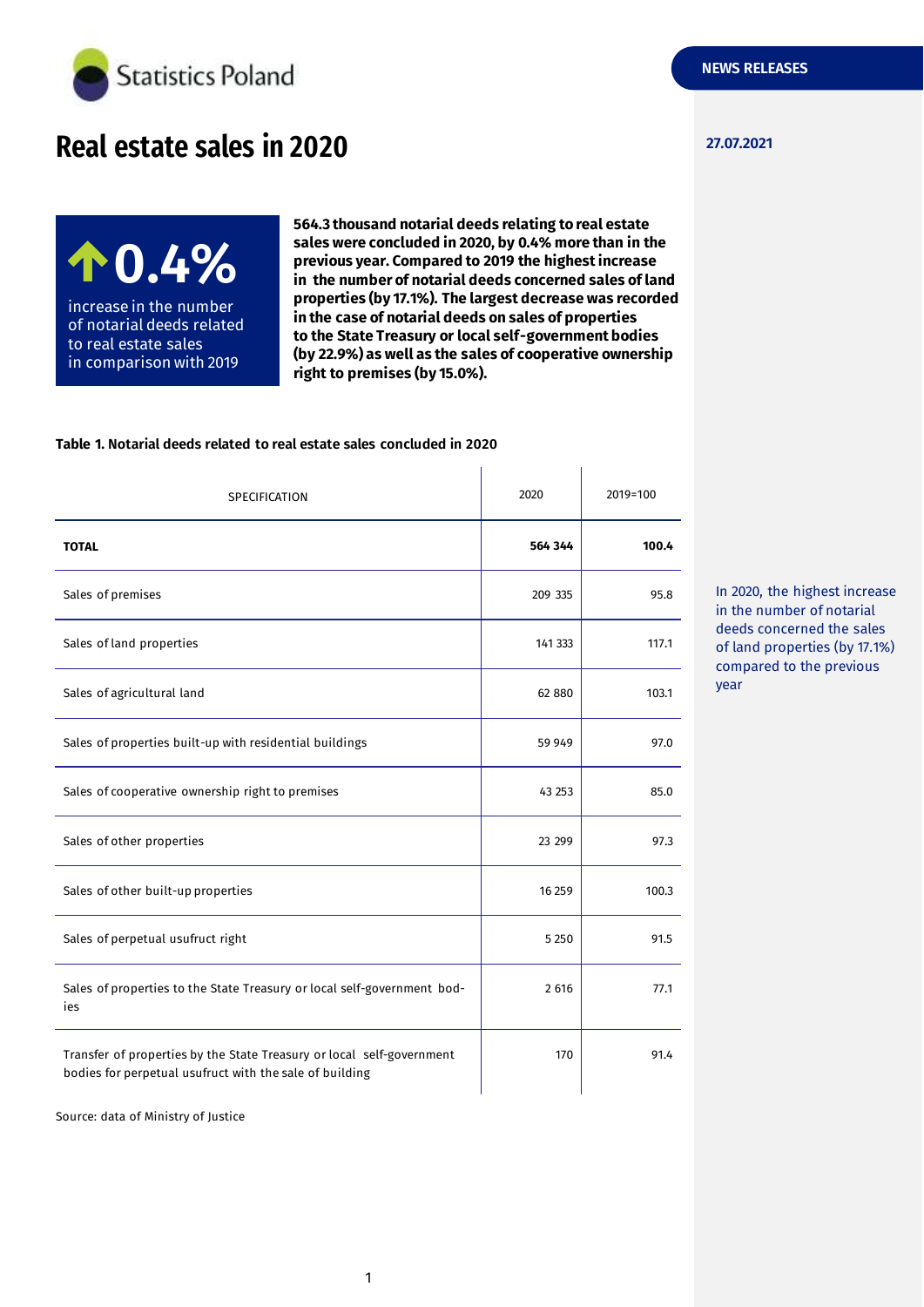According to data from the Real estate Price Register (RCN) 510.3 thousand real estate transactions were concluded in 2020. The value of their transactions amounted to over PLN 145 billion.

# **Table 2. Real estate sales (according to the RCN, state as of 23rd April 2021)**

|                                  | Number of transactions |          |          | Value of transactions |                   |          |
|----------------------------------|------------------------|----------|----------|-----------------------|-------------------|----------|
| <b>SPECIFICATION</b>             | 2019                   | $2020-1$ |          | 2019                  | 2020 <sup>1</sup> |          |
|                                  | units                  |          | 2019=100 | million PLN           |                   | 2019=100 |
| <b>TOTAL</b>                     | 468 314                | 510 312  | 109.0    | 121728                | 145 146           | 119.2    |
| Premises                         | 231 296                | 226 309  | 97.8     | 64 086                | 69 689            | 108.7    |
| Built-up properties <sup>2</sup> | 79 429                 | 84 238   | 106.1    | 33 134                | 40 985            | 123.7    |
| Land properties                  | 157 589                | 199765   | 126.8    | 24 508                | 34 472            | 140.7    |

In 2020, the largest share in the number and in value of real estate purchase/ sale transactions concerned the sale of premises (44.3% and 48.0% respectively)

<sup>1</sup> Partially estimated data; in connection with the COVID-19, there were estimated not registered real estate purchase / sale transactions concluded in 2020 in 4 cities with powiat status, whose registration process took place in the period up to 3 April 2021.

<sup>2</sup> Properties built-up with residential buildings, built-up agricultural land, other built-up properties and buildings are included.

The largest share in the total number of real estate transactions were the premises (in the following voivodships: Dolnoslaskie, Pomorskie, Mazowieckie and Zachodniopomorskie) as well as land properties (in the following voivodships: Podkarpackie, Lubelskie and Swietokrzyskie).

# **Chart 1. Shares in real estate transactions by type in voivodships in 2020**

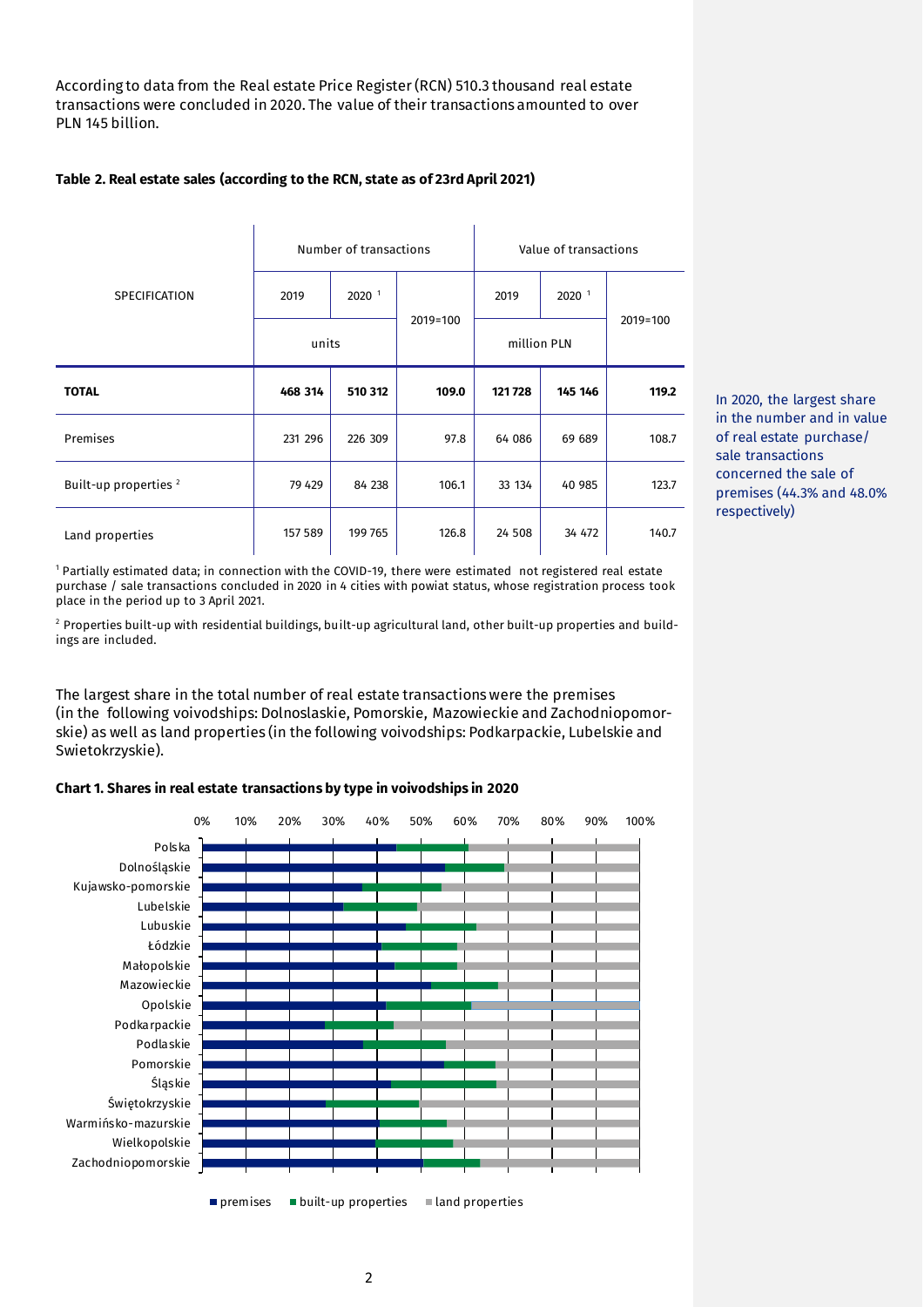## **Table 3. Price indices of residential premises in 2020**

|                  | 2020     |              |  |  |
|------------------|----------|--------------|--|--|
| SPECIFICATION    | 2019=100 | $2015 = 100$ |  |  |
| <b>TOTAL</b>     | 110,5    | 135,4        |  |  |
| Primary market   | 106,2    | 124,7        |  |  |
| Secondary market | 113,8    | 144,7        |  |  |

Prices of residential premises in 2020 increased by 10.5% (on primary market – by 6.2% and on secondary market – by 13.8%) in the comparison with the previous year

## **Chart 2. Changes in prices of residential premises compared to the previous year**



#### **Chart 3. Changes in prices of residential premises compared to 2015**



In case of quoting Statistics Poland data, please provide information: "Source of data: Statistics Poland", and in case of publishing calculations made on data published by Statistics Poland, please include the following disclaimer: "Own study based on figures from Statistics Poland".